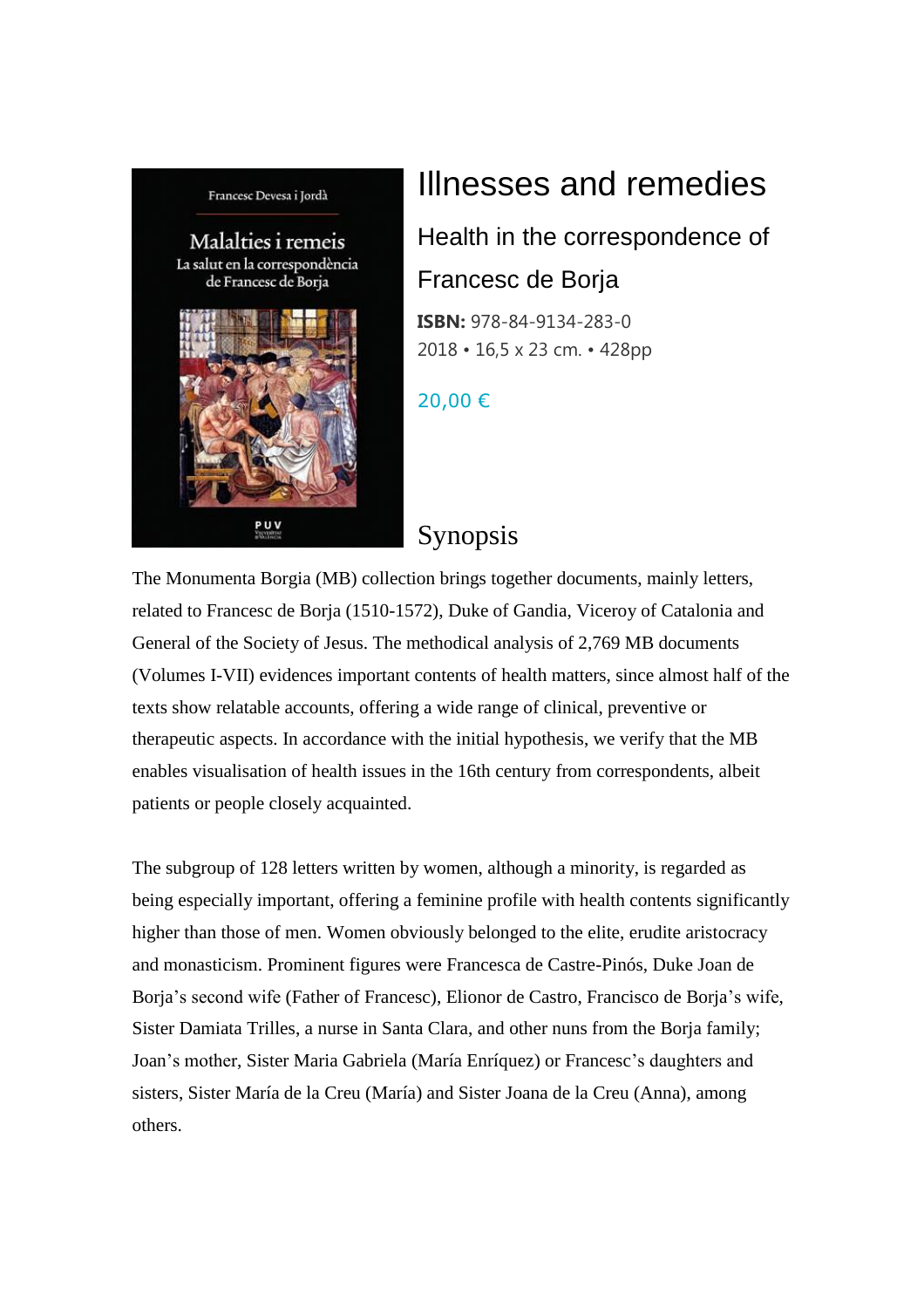## Different aspects of health

Almost 3,000 reports related to health have been collected, 78% of which were of clinical or descriptive characteristics, 13.4% therapeutic, 5.6% preventive and 3% of other sorts. From the group of clinical references, a little more than the half of them treated health or illnesses in general, remotely followed by a subgroup with comments on specific ailments (nearly 33%) or referring to deaths (nearly13%). Of the 761 descriptions of specific pathologies or afflictions to health are notably those caused by violence which, consisting of 203 articles, poses more than a quarter of the total. Apart from sporadic incidents and wars, the documents mention violent actions related to assaults by Berber pirates or Catalonian and Valencian coteries and their repressive companies. Besides knife wounds, gun wounds also appear in the texts illustrating their great expansion in the 16th century. Diverse information about the Inquisition and its victims also appears in them, in particular the Auto-da-fé of 1559 in Valladolid which is extensively narrated. If we exclude violence, the 153 references to fevers constitutes the most numerous group of alterations in health, offering a varied terminology which goes from slow fevers to continuous or cyclic fevers such as tertian fever, quartan fever, double tertian fever or double quartan fever. The next prominent group, mentioned on 61 occasions, is formed by painful or inflammatory processes such as rheumatism, sciatica and gout, among others. Respiratory, digestive, neurological and psychiatric complaints, together with pregnancy and birth, also form a considerable collection, the size of which is between 5% and 6% of the total. In lower percentages are accidental traumas or urine, eye, ear or mouth problems, and so on. Together with the old problems, 'new' illnesses appeared, such as syphilis. Baron Roca, who was imprisoned at that time by Viceroy Borja, suffered from it.

Within the documentary collection we have counted 40 references to epidemics, most of which were after 1550, and were widely dispersed throughout the whole Europe; there is evidence of this in Germany, France and Italy. News abounds in the Iberian Peninsula, notably affecting Castilla La Vieja or specific locations such as Valladolid and Burgos; information was also collected about Andalucía (Seville, Granada) and Murcia. Information of the plague invading the Realm of Aragón is also described and specifically located in Barcelona and Gandia. The Great Plague of Lisbon (1569-1570) deserves a special mention given its apocalyptic dimensions. Only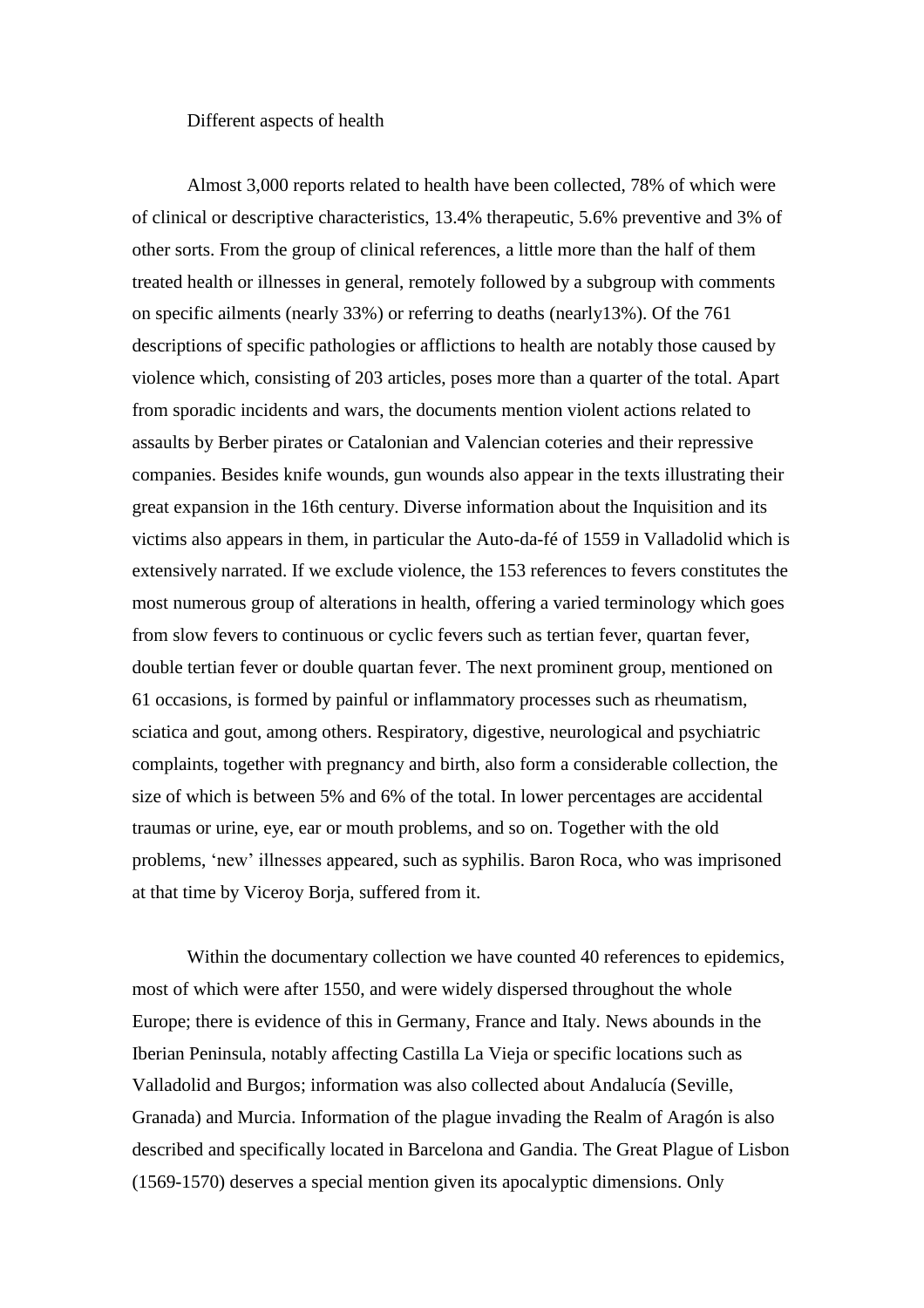occasionally types of epidemic such as in the case of yellow fever appear, which was detected during the war of Las Alpujarras. In 1568, the contiguous deaths of two of Francesc de Borja's sisters, Joana Baptista (Isabel) and Joana Evangelista (Anna), have allowed us to detect an epidemic of yellow fever or typhus in Santa Clara's convent in Gandia, which also took out the lives of two nuns more, Dionisia Bona and Clara Tortosa.

Wars, the source of immense damage to health, appear in the MB texts in a more or less explicit way. Clashes between Christians and Turkish-Berbers in Malta (1565) and Lepanto (1571). The battle of Montcontour is an exponent of the disputes between Catholics and Protestants. There is also evidence of the Moorish rebellions and their repression in the Realm of Valencia (Sierra d'Espadà, 1521-1522) or in Granada (Las Alpujarras, 1568-1571). The latter told directly by the Jesuits who accompanied the Cristian army, acquiring special relevance in the texts, the same as the site of Malta, which they found extremely distressing given that they were in Rome. In this sens, other collective calamities are mentioned; the earthquake in Farrara in 1570 and the shipwreck of the Spanish Armada in 1562 in La Herradura (Màlaga). Finally, in the defeat of the army of Carlos V facing Algiers (1541) the armed conflict and the shipwreck are brought together causing dramatic consequences to health despite their attempt at minimisation, reflected in the correspondence.

In the therapeutic subsection the presence of herbs known as the classical medical material must be noted, for example basil, 'basílico' in the text, (ocimum basilicum), aloe (aloe vera), cow tongue (anchusa azurea), French lavender, 'butterfly lavenda' in the text, (lavandula stoechas) and sage (salvia officinalis), all of which were sent by the ducal couple, Joan de Borja and Francesca de Castre-Pinós, to her brother, the Viscount of Évol. Rosehip (rosa canina) also appears in the text which was sent by Borja's wife, Francesca de Castro, to Francisco de los Cobos, and orange blossom (citrus aurantium or citrus sinensis), which Sister María de la Creu (María) prepared for her brother Francesc de Borja, when he was General of the Society in Rome. We have also been able to verify three new species of plants of that time; two are American, lignum vitae (guaiacum officinale or guaiacum sanctum), used by Carlos V and by the Jesuit Antonio Araoz, and mechoacan (ipomoea jalapa?) intended for the sick Jesuits in Rome. The third plant is from China. Its origin is unclear, Asian (smilax china) or American (smilax pseudochina), which doctors recommended to the second General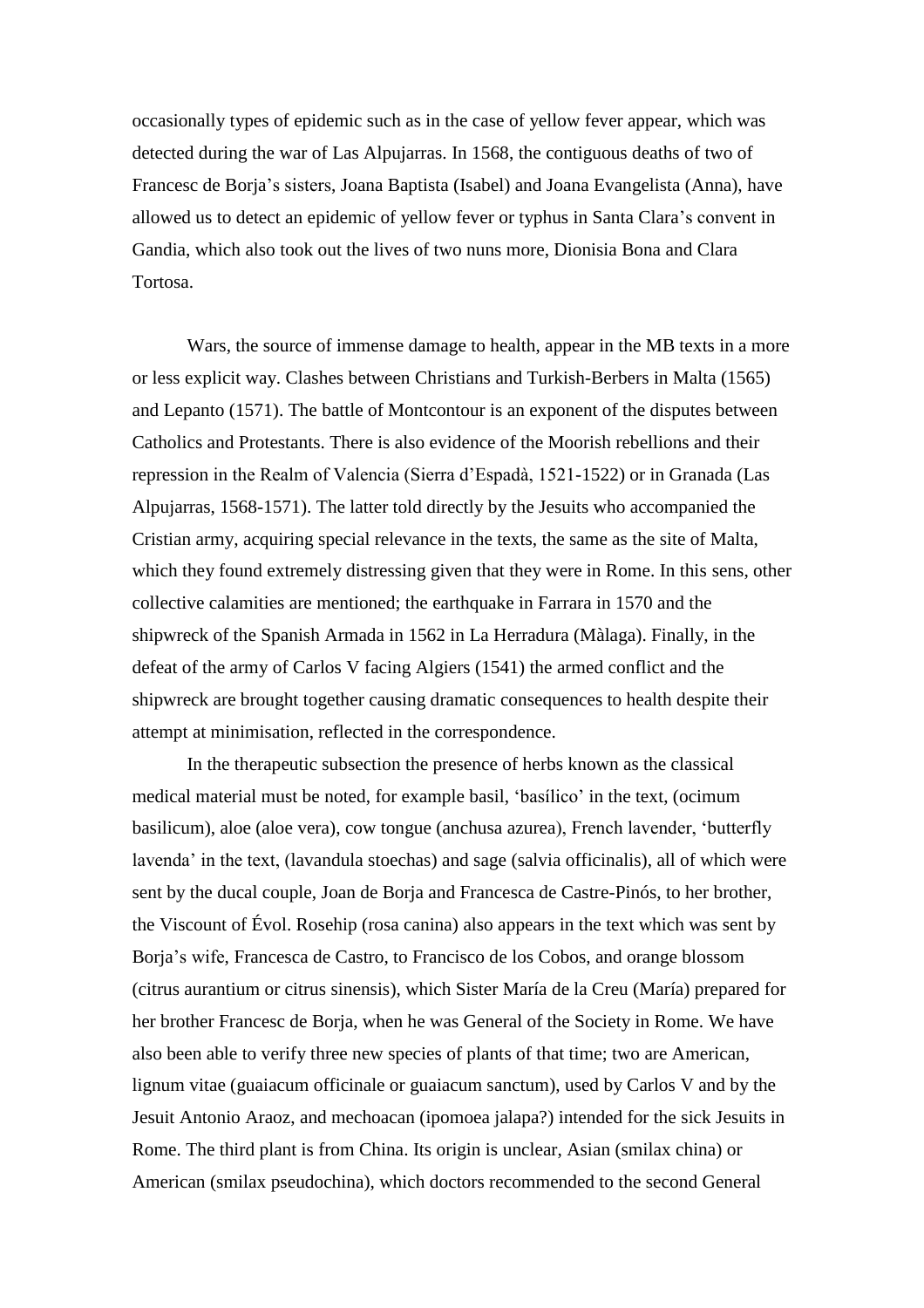Diego Laínez to treat his final illness. Regarding food, considered medicine too, were significant mixtures of honey and sugar, such as pink sugar, pink honey or quince jam, with or without cinnamon (cinnamomum verum); the products were mainly produced in Gandia. There is a reference to spirits as a therapeutic remedy and two references to pharmaceutical compositions: the elaboration of Hamech as a remedy for melancholy, and alkermes, reflected metaphorically. The appearance of Fitero and Alhama of Granada baths show active hydrotherapy. Evacuation of humours, bleeding or laxative processes are mentioned on 31 occasions and the administration of cupping glasses on one. Correspondence in itself was sometimes an important psychotherapeutic instrument as can be seen in some of the letters from Joan de Borja to her brother-in-law or from Francesc de Borja to his son Carles.

The MB contain 37 references to hospitals as active centres for the poor and sick, guest houses and the possibility of reusing buildings. Around twenty places were identified, mainly in Italy and the Iberian Peninsula. In particular, Sant Marc hospital in Gandia, quoted in Francesc de Borja's testamentary disposition; Tavera's hospital in Toledo mentioned by one of his architects, the Jesuit Bartolomé Bustamante; the Españoles, in Asti (Italy), because of its distinct financing, based on the quotes of soldiers; the Goa (India), because of its distant location with active participation of the Jesuits.

Doctors, surgeons, barbers or physicians are mentioned on 87 occasions, identifying the person in 14 cases. Prominent figures appear like Ferrán López de Escoriaza, Francisco Valles and Fernando de Mena, among others. As well as two doctors from Gandia, Melcior Ruíz and Martí Escobar, related to the Ducal House, or the editors of a report for Borja, Martín Santacara and Pedro Gálvez. Duke Joan de Borja recommended to his brother-in-law a Moorish-Valencian doctor, whose identity is unknown. The attitude towards medical professionals was usually respectful and the doctors' orders were followed, although there are some detractive comments, which were occasionally openly denigrating.

Preventive and conservative attitudes have been identified in 166 comments, most of which show that Society gave priority attention to the health of its members, following Ignatian spirituality in the Constitutions. Visitors informed on questions like the diet of school-children, the condition of buildings, or medical attention motivated by resolute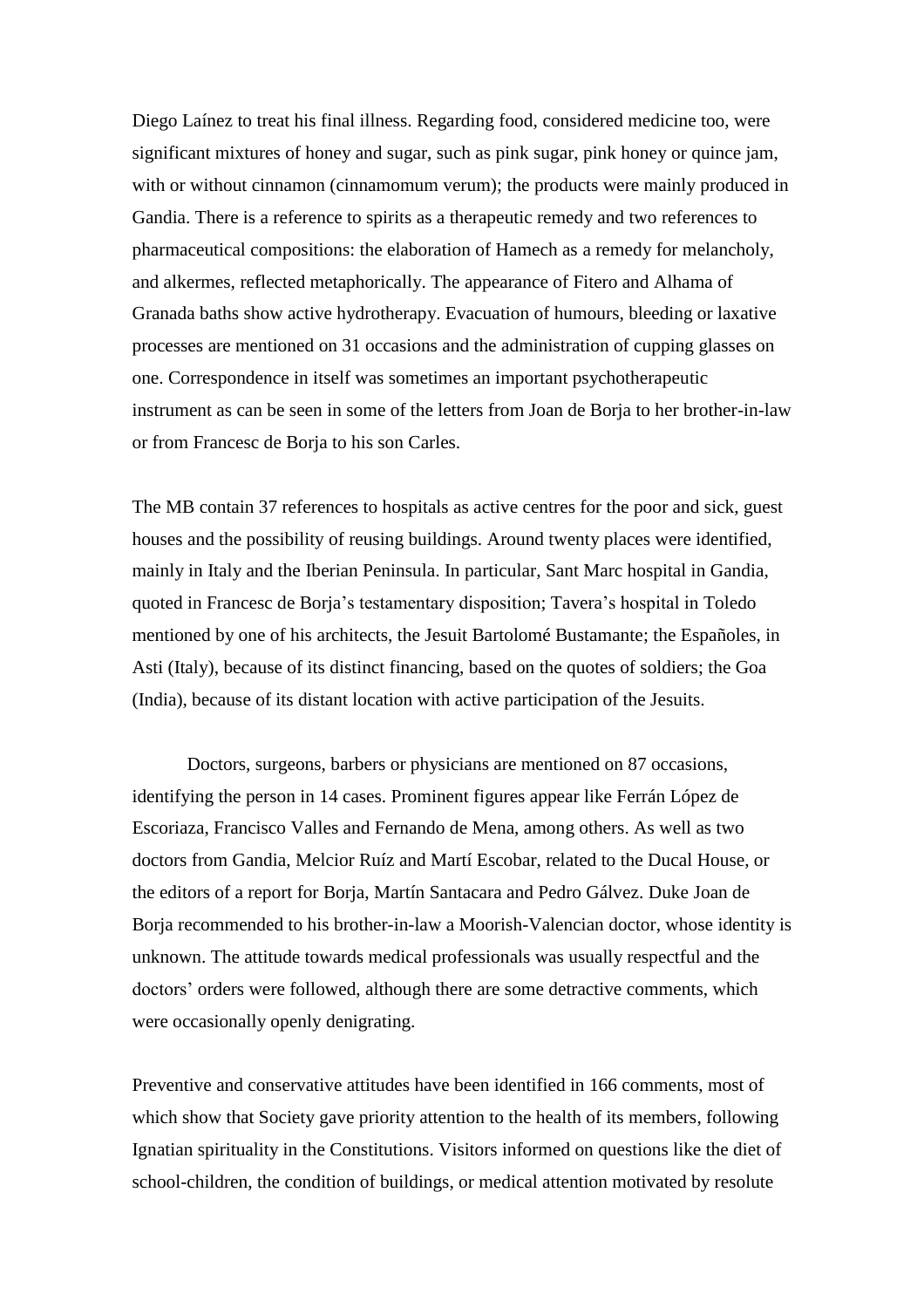decisions from the General. The Jesuit leaders of Rome stipulated guidelines, such as those intended to avoid excessive exposition to epidemics or to reduce the dangers in trips. Once in a while, health was used as an argument to justify certain attitudes, requests or decisions. In this way illness was used to ask for transfers, avoid journeys or evade undesired meetings. On the other hand, good health could condition or reinforce admission to the Society or the wish of a Jesuit to travel on far away missions.

## The health of Francesc de Borja

With respect to Francesc de Borja's own health, the combination of the MBs and biographies show for a fact that, during the first period of his life (1510-1550), he was in good or, at least, acceptable health. An episode of a spleen complaint, when he was about 12 years old, and some quartan fever in the court are notable, given the little information available on his childhood and youth. The courtier Borja would have been obese because of an excess of food, a problem that he would drag through to his viceregal period (1539-1543), at the end of which he suffered drastic weight loss due to a severe diet which he maintained for the rest of his life. In Gandia (1546), the pro-Jesuit Duke was considered by Andrés de Oviedo as being a person of a 'healthy complexion'. Borja's serious illnesses were during his Jesuit period (1550-1572). In Portugal (1557) he was affected by an epidemic of yellow fever, an acute feverish complaint, which was also suffered by his companion Dionisio Vázquez. In 1568, already General of the Society, Francesc suffered from fevers for over 6 months, which he ultimately overcame. Finally, on the return of his last diplomatic trip, by papal order, Borja reached Rome, where he finally died after suffering from a long fever. During the embalmment of his body, a focus of pleural empyema in his pleural cavity which had previously been undetected was found by his doctors and this probably caused his death. Besides the incidents mentioned, Borja suffered from frequent bouts of gout and flatulence which, together with his cyclic fevers (tertian and quartan), form a spectrum of chronic illnesses; these accompanied him throughout a large part of his life. On the other hand, the MB documents and biographies mention occasional afflictions like tonsillitis, urinary problems, rectal haemorrhages, and other ailments (paralysis of his index finger, loss of teeth, loss of vision and hearing problems). Towards the end of his life, Borja was a faithful follower of his doctor's orders, following the prescribed medication, as well as the recommendations of superiors with regards to health.